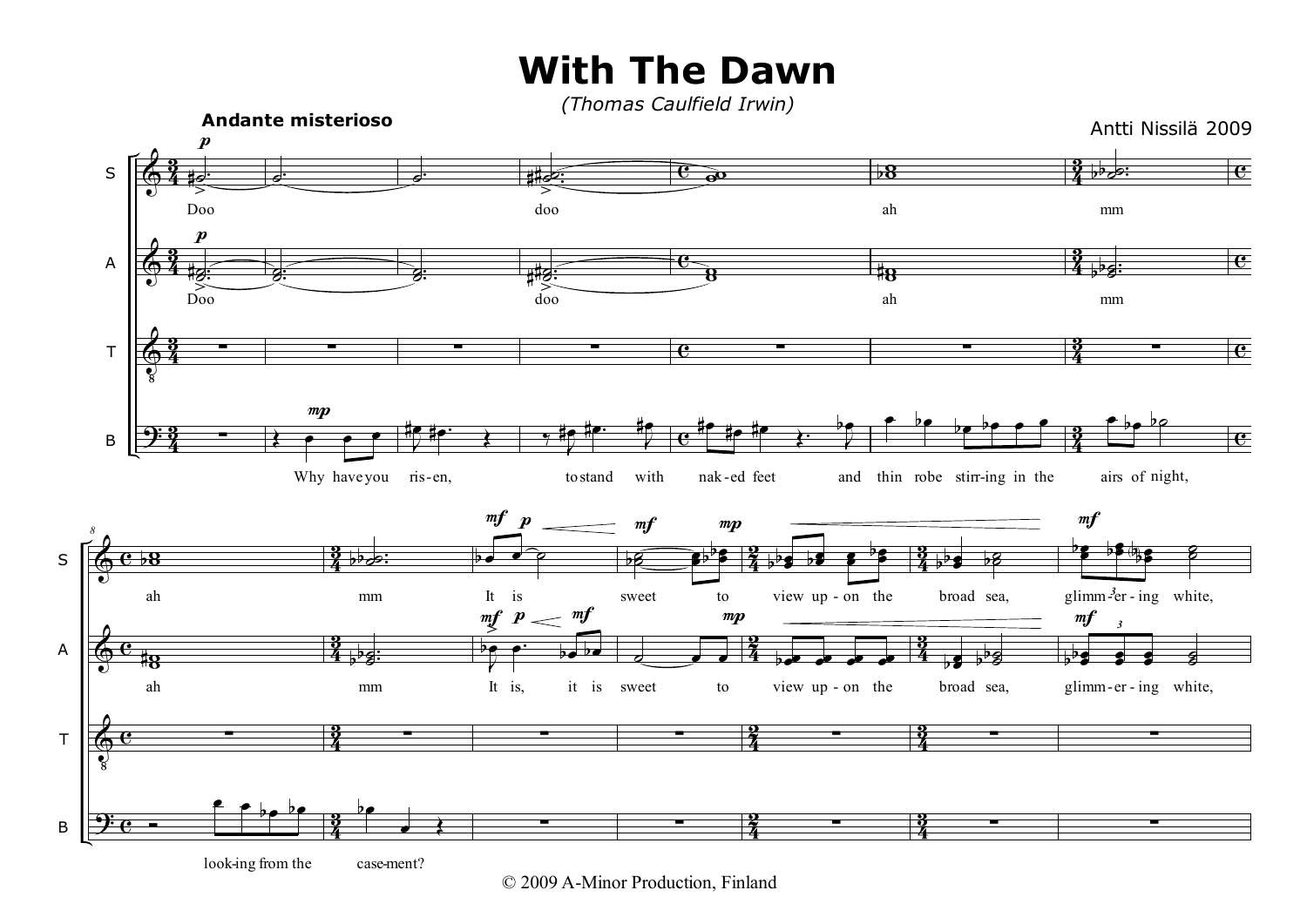2 **A. Nissilä: With The Dawn** 



more.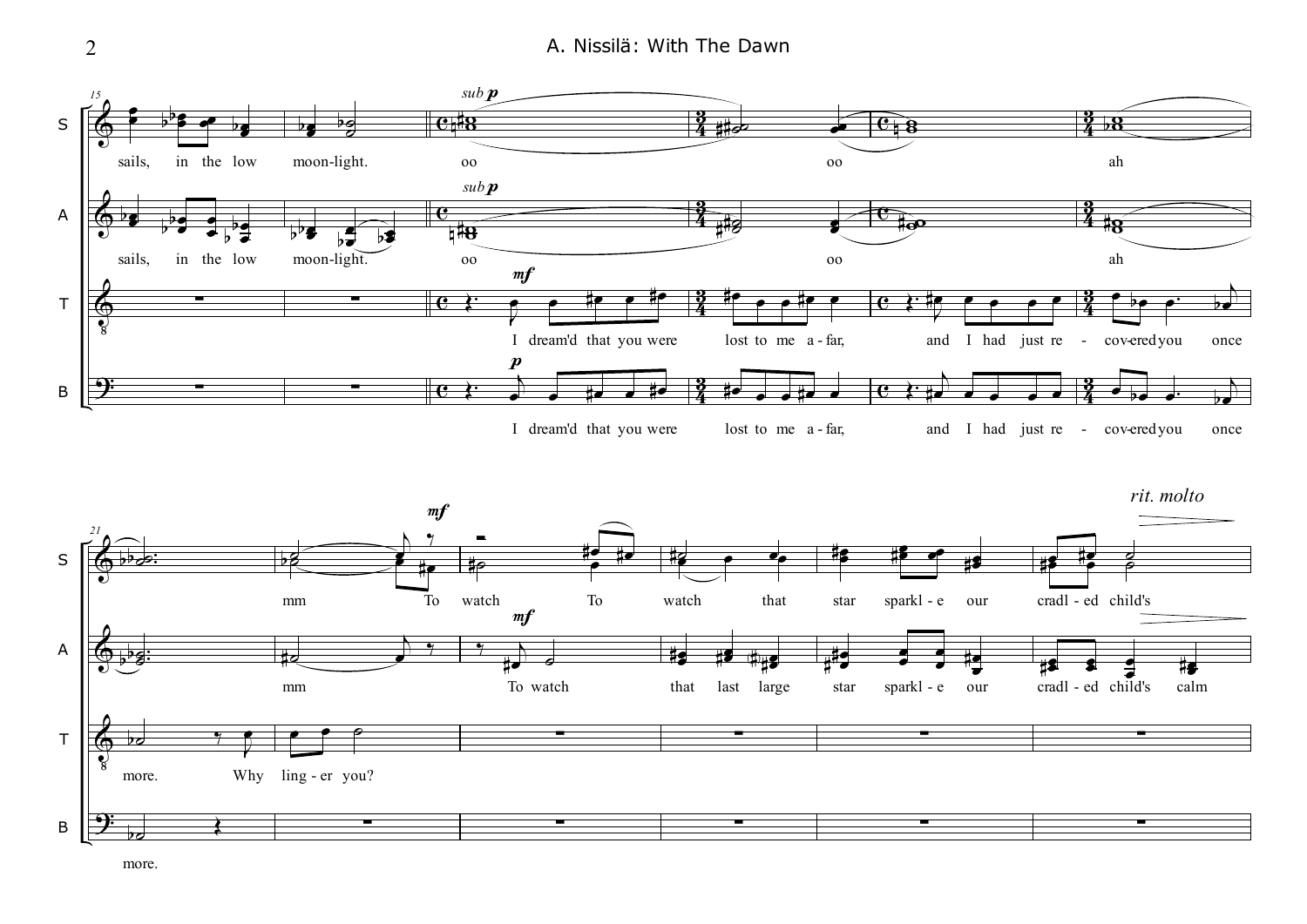

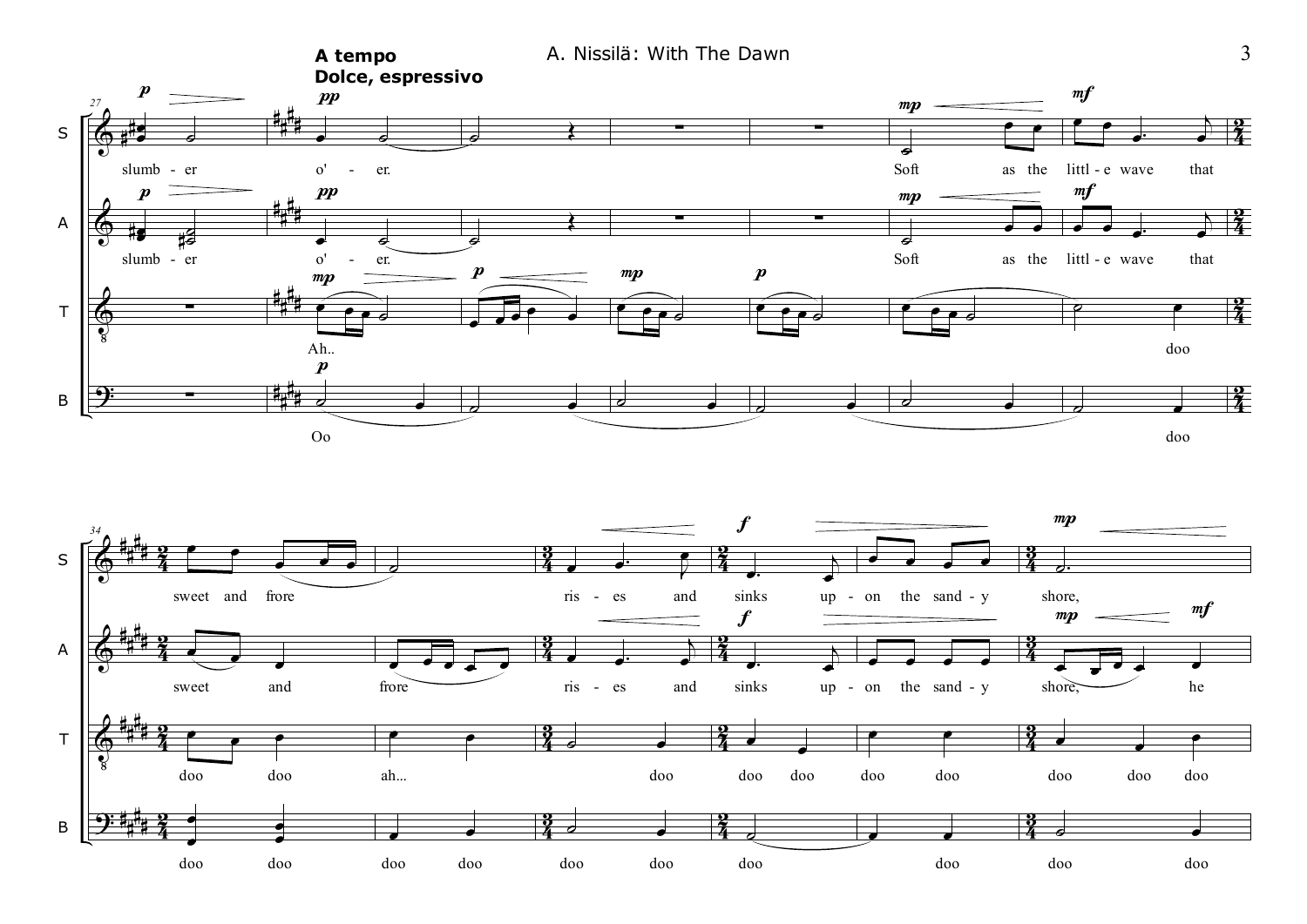4 A. Nissilä: With The Dawn

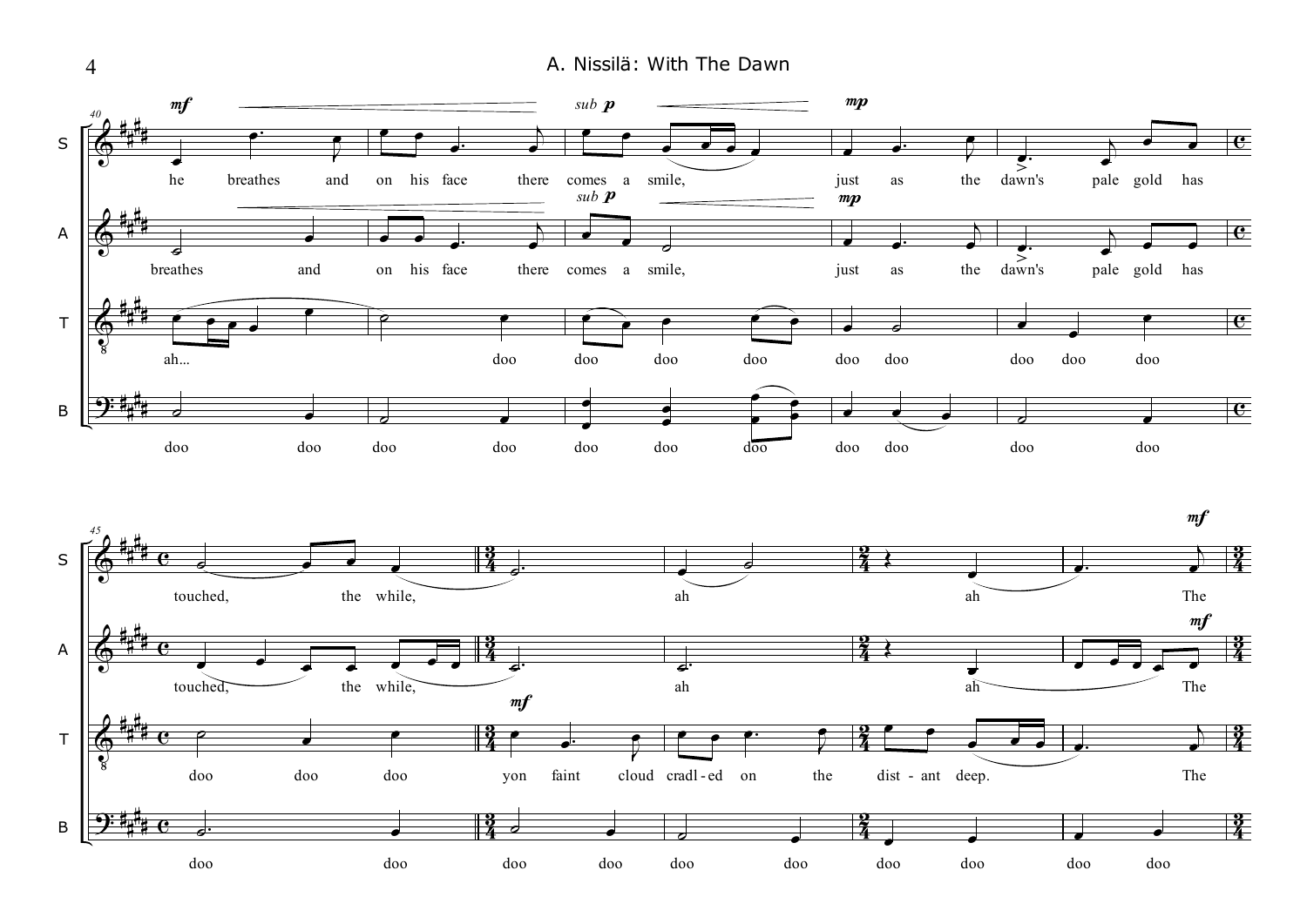